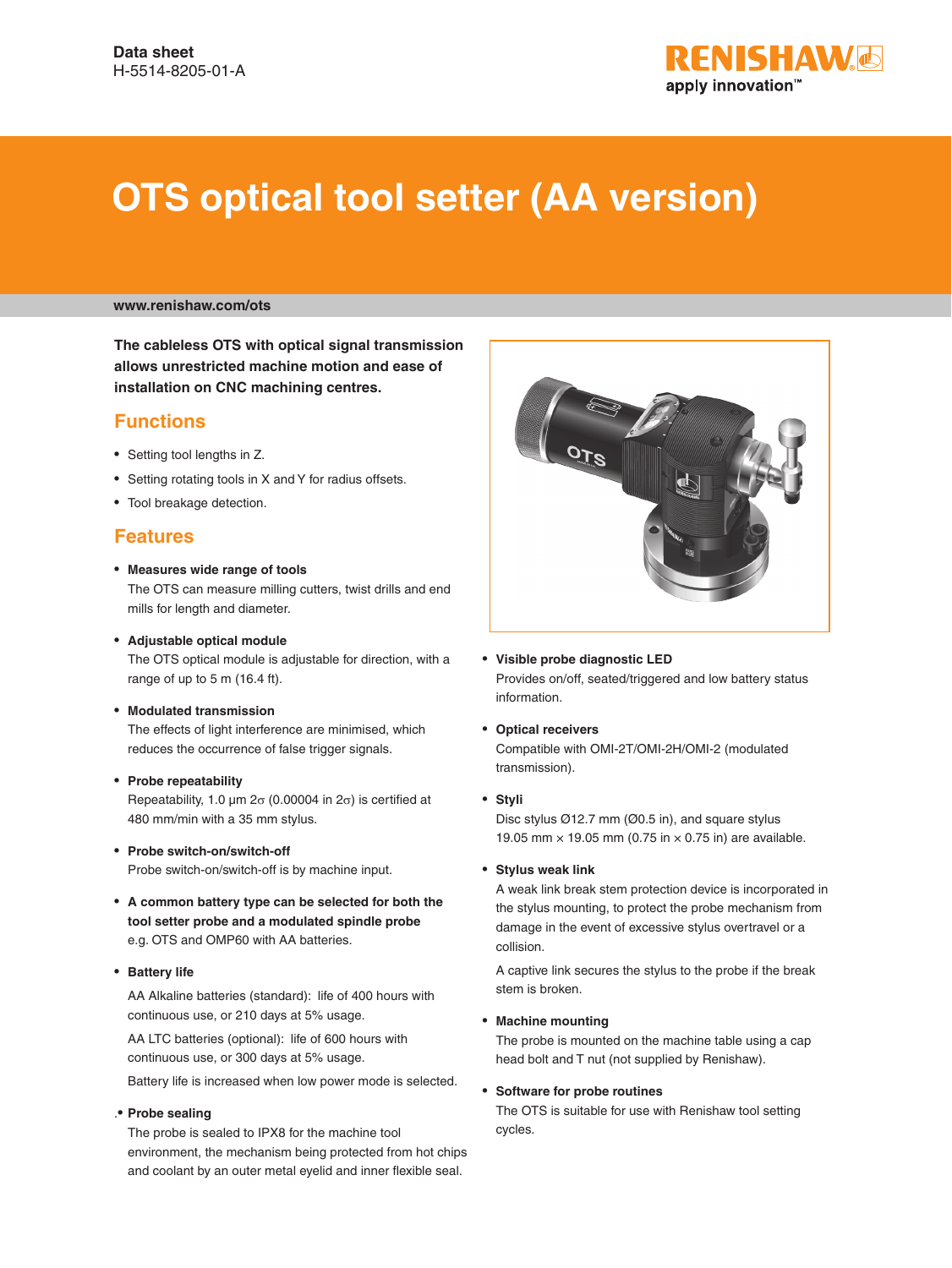# **Typical probe system**



## **Probe modes**

**The OTS probe can be in one of three modes:**

- **1. Standby mode**  The OTS is waiting for a switch-on signal to be received.
- **2. Operating mode** The OTS is ready for use in this mode, when activated by M code.
- **3. Configuration mode** The Trigger Logic™ configuration method allows the following settings to be configured.

# **Probe settings**

#### **Enhanced trigger filter**

Probes subjected to high levels of vibration or shock loads may output signals without the stylus having being contacted. The enhanced trigger filter improves the probe's resistance to these effects.

#### **Low optical power**

Where the separation between the OTS and the OMI-2T/ OMI-2H/OMI-2 is small, the low optical power setting may be used.

In this setting, battery life will be extended and the optical transmission range will be reduced as shown by white dotted lines on the performance envelopes.

#### **Optical transmission start mode**

With modulated mode, the OTS is compatible for use with the

OMI-2T/OMI-2H/OMI-2, for high resistance to light interference.

The OTS operates using optical on/optical off mode, although a timer automatically switches the probe off after 90 minutes from the last trigger if not turned off optically, to preserve battery life.

### **OTS start function**

Machine tools often require two probes to function on the same machine, such as an optical spindle probe and OTS tool setter. To facilitate this, certain Renishaw optical products (probes and interfaces) allow the user to select which probe to turn on.

The OTS can be user configured to use one of three coded start commands, named Probe 1, Probe 2 and Probe 3.

**NOTE:** Currently no interface is compatible with Probe 3.

#### **OTS start setting**

The OTS is factory set to Probe 2 (spindle probes are factory set to Probe 1).

#### **Interface compatibility**

| OMI-2T/OMI-H | Probe 1 and Probe 2 start.           |
|--------------|--------------------------------------|
|              | Allows two probes on a machine tool. |
| OMI-2        | Probe 1 start.                       |
|              | Allows one probe on a machine tool.  |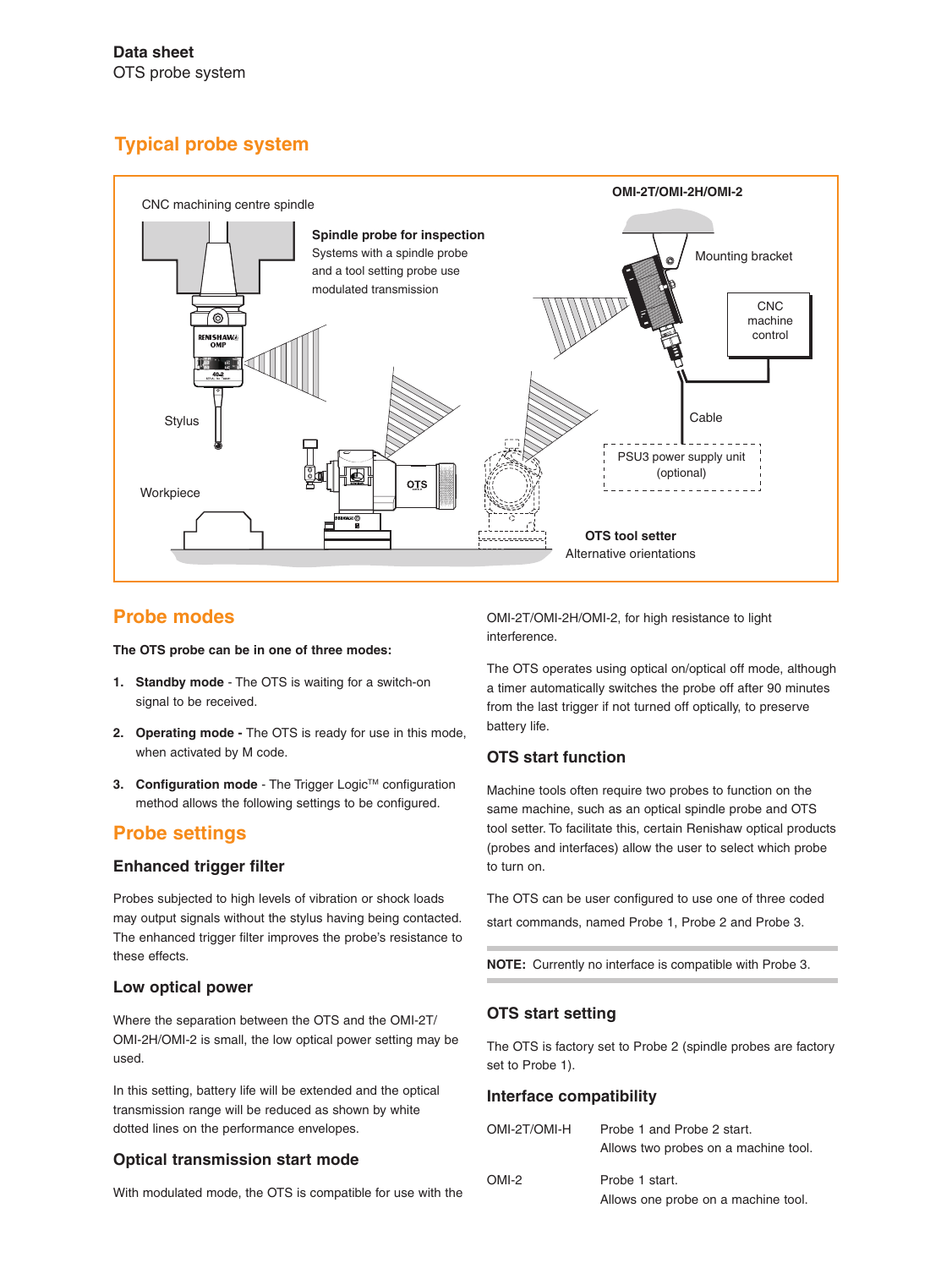## **Performance envelope**

The probe system should be positioned so that the signal transmission is maintained when the OTS is positioned below the machine spindle.

The OTS and OMI-2T/OMI-2H/OMI-2 may deviate from the optical centre line, provided opposing light cones always overlap, with transmitters and receivers in the other's field of view (eye to eye).

Natural reflective surfaces within the machine may increase the signal transmission range.

Coolant residue accumulating on the OTS or OMI-2T/ OMI-2H/OMI-2 windows may reduce the signal transmission range. Wipe clean as often as is necessary to maintain unrestricted transmission.



|  | <b>Specification</b> |  |  |
|--|----------------------|--|--|
|  |                      |  |  |

✱ Probe module results valid as tested with a 35 mm straight stylus and a velocity of 480 mm/min

| <b>Primary application</b>       | Tool setter for machining centres                                                               |  |  |
|----------------------------------|-------------------------------------------------------------------------------------------------|--|--|
| <b>Sense directions</b>          | 5 way $\pm X$ $\pm Y$ +Z                                                                        |  |  |
| Overtravel                       | XY X<br>$\pm 3.5$ mm $(0.13$ in)<br>$\overline{z}$<br>6 mm $(0.24 \text{ in})$                  |  |  |
| Stylus trigger force             | 1.3 N to 2.4 N / 130 gf to 240 gf (4.6 ozf to 8.5 ozf)<br>depending on sense direction          |  |  |
| Repeatability                    | 1 $\mu$ m (0.00004 in).<br>Maximum mean 2 sigma ( $2\sigma$ ) value *                           |  |  |
| Temperature                      | +5 °C to 50 °C (41 °F to 120° F)<br>Operating<br>$-10$ °C to 70 °C (14 °F to 158 °F)<br>Storage |  |  |
| <b>Sealing</b>                   | IPX8 (BS 5490, IEC 529) 1 atmosphere                                                            |  |  |
| <b>Weight</b> (with disc stylus) | 950 g (33.51 oz) with batteries                                                                 |  |  |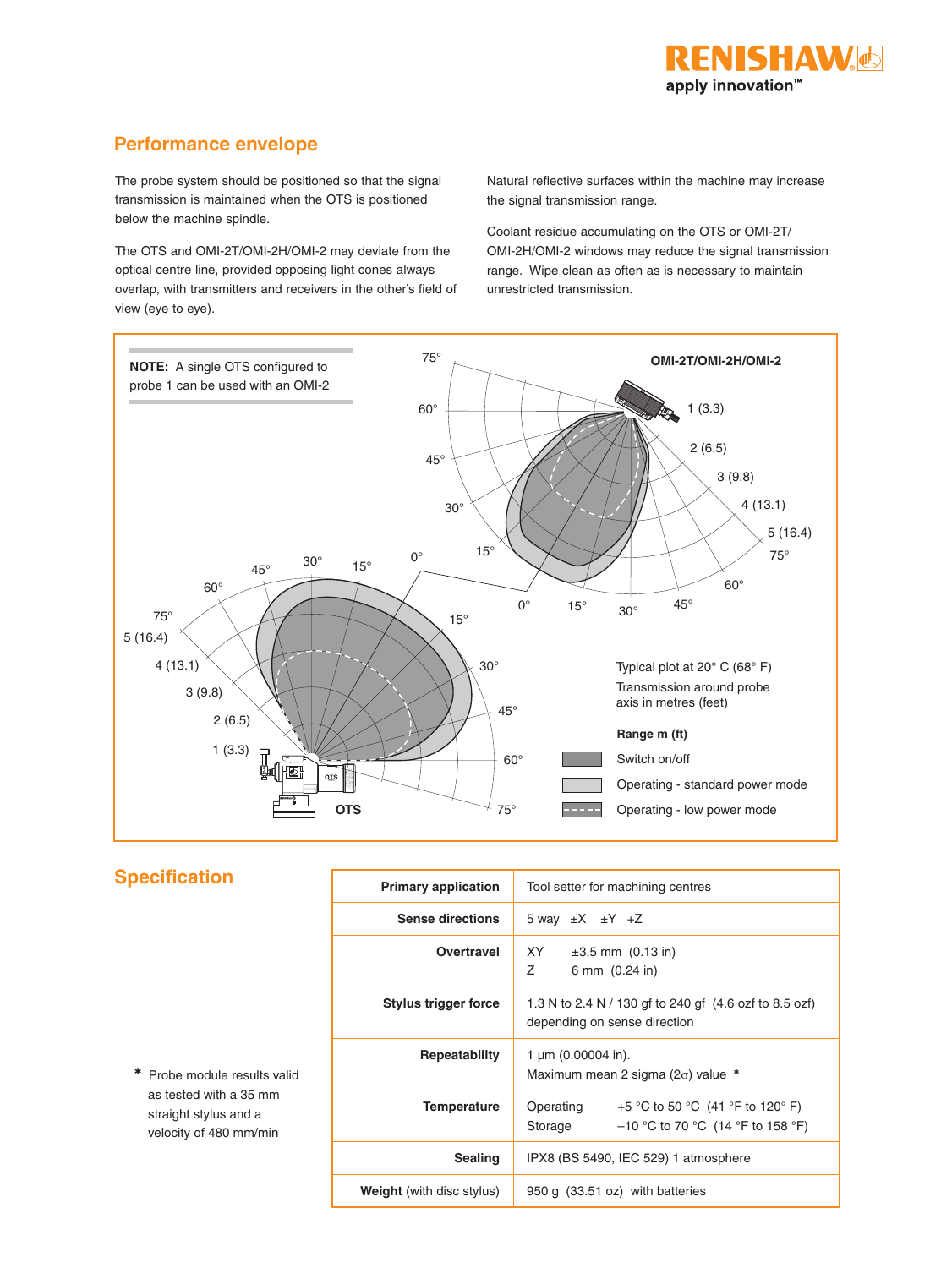## **Data sheet** OTS probe system

# **Dimensions**



Ø65 (2.56)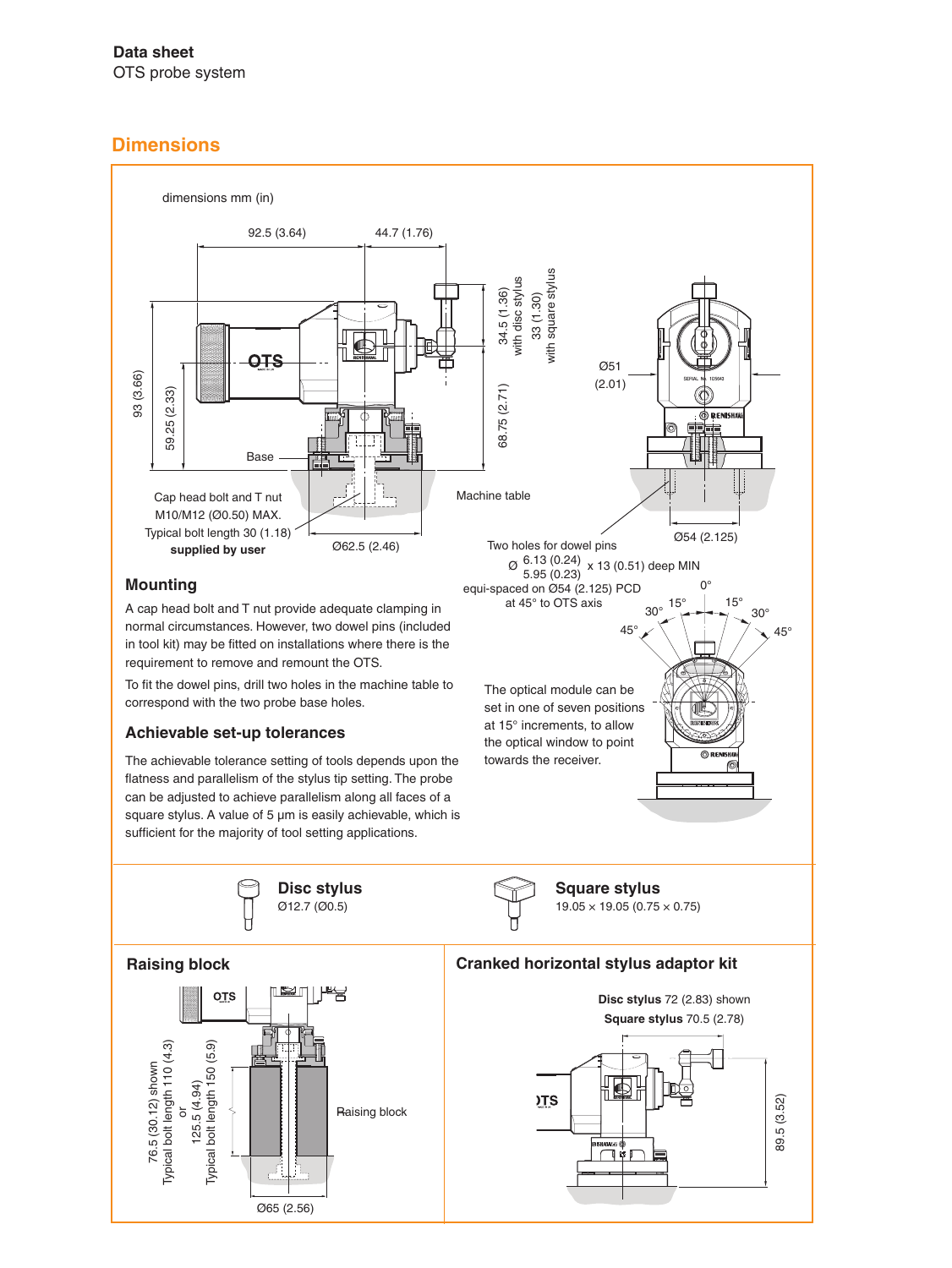

# **Battery life**

### **Typical battery life**

Using the probe at 5% usage, it will continue to operate for approximately one week after a low battery warning is first indicated. Replace the batteries as soon as possible.

After batteries are inserted into the OTS, the flashing LED will indicate the current settings.

Low power mode should be used whenever possible for increased battery life.

| <b>Battery type</b><br>(x 2) | <b>Standby life</b> | 5% usage<br>(72 minutes/day)  |                   | <b>Continuous use</b>         |                   |
|------------------------------|---------------------|-------------------------------|-------------------|-------------------------------|-------------------|
|                              |                     | <b>Standard</b><br>power mode | Low<br>power mode | <b>Standard</b><br>power mode | Low<br>power mode |
| AA Alkaline<br>(standard)    | 530 days            | 210 days                      | 250 days          | 400 hours                     | 550 hours         |
| AA LTC<br>(optional)         | 730 days            | 300 days                      | 350 days          | 600 hours                     | 800 hours         |

Lithium Thionyl Chloride (LTC).

AA battery types are also designated as LR6 or MN1500.

## **Probe status LEDs**

| <b>LED colour</b>       | <b>Probe status</b>                                | <b>Graphic hint</b> |  |
|-------------------------|----------------------------------------------------|---------------------|--|
| Flashing green          | Probe seated in operating mode                     |                     |  |
| Flashing red            | Probe triggered in operating mode                  |                     |  |
| Flashing green and blue | Probe seated in operating mode<br>- low battery    |                     |  |
| Flashing red and blue   | Probe triggered in operating mode<br>- low battery |                     |  |
| Constant red            | Battery dead                                       |                     |  |